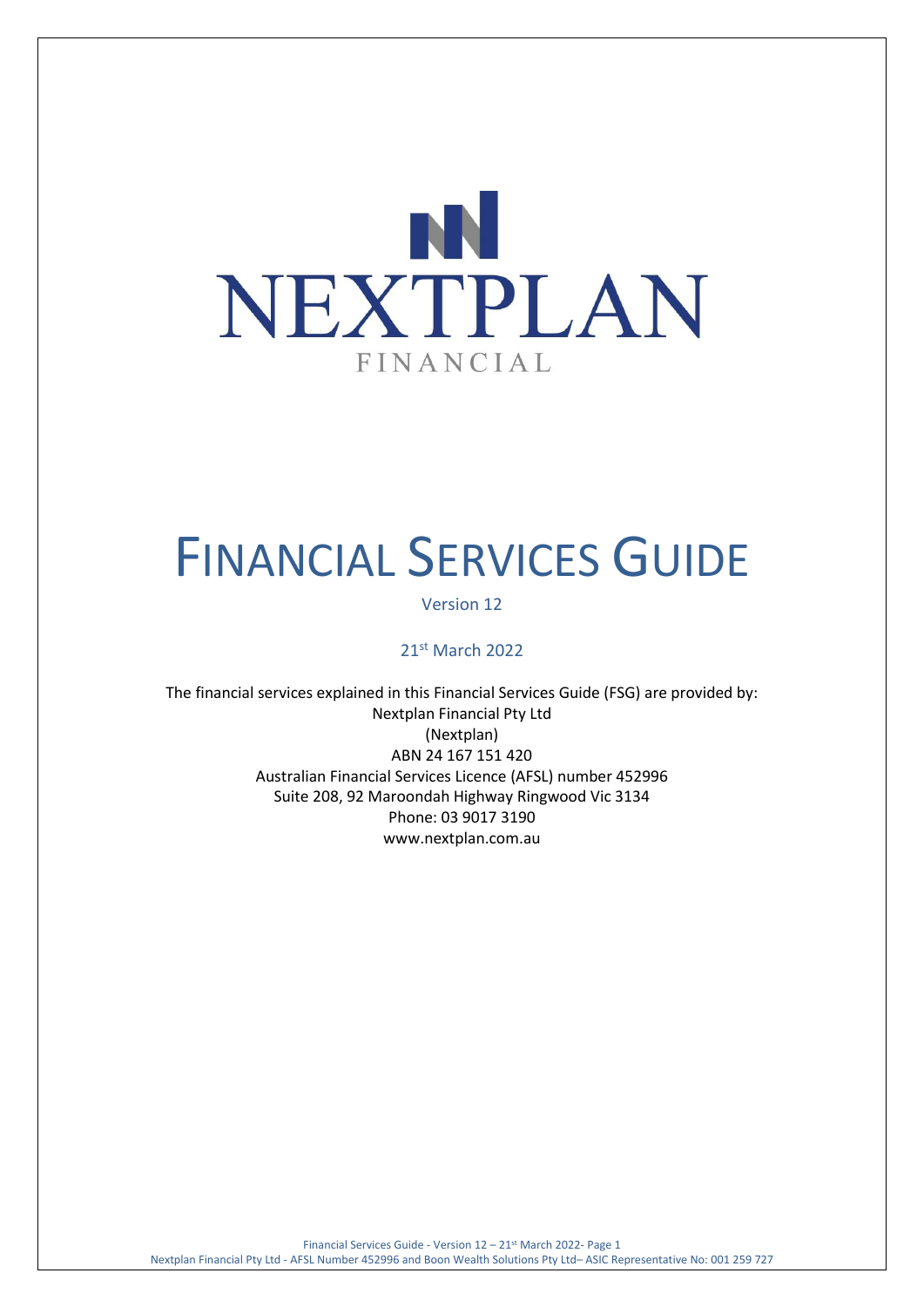# FINANCIAL SERVICES GUIDE

# Part One – Licensee Profile

#### Version 12 – 21st March 2022

This document has two parts being the 'Licensee Profile' and the 'Authorised Representative Profile'. Both parts should be read in conjunction so that you, our client, have a full understanding of the services being offered.

#### **Not Independent**

According to the Corporations Act, there are specific criteria by which an adviser is allowed to call themselves either "independent", "unbiased" or "impartial".

As Nextplan allows its authorised representatives to accept commissions from life insurance companies as part of their remuneration, Nextplan cannot claim that it is independent.

Please be aware though, that Nextplan:

- Does NOT allow advisers to accept payments in the form of a bonus for a volume of business placed with a financial institution:
- Does NOT have ANY restriction in relation to financial products, except those imposed by us, whereby we insist on limiting the range of products on offer to hold the designation of the two highest ratings of a recognised research house: and
- Does NOT allow advisers to create any conflict of interest due to a connection with an issuer of financial products that could reasonably be expected to influence the adviser in carrying on the business or providing the service.

# Purpose of this Financial Services Guide – Why it's important to you.

This Financial Services Guide (FSG) contains important information for you about:

- Nextplan, your financial adviser and the services we offer you
- How you can contact Nextplan and your financial adviser
- How Nextplan and your financial adviser are paid
- Any potential conflict of interest we may have in the provision of services to you
- Our complaints handling procedures and how you can access them.

You should read this FSG and your financial adviser's 'Authorised Representative Profile', which sets out in detail the terms upon which Nextplan and your financial adviser will provide financial services to you. Nextplan has authorised the distribution of this FSG by your financial adviser.

## Our Commitment to you.

Nextplan recognises that you need to be treated as an individual with specific needs. We will do our utmost to be sensitive and welcoming while giving you honest, appropriate, professional and up to date advice. If you feel that we can serve you better, please let us know.

# FASEA – The Financial Adviser Standard and Ethics Authority:

The Corporations Amendment (Professional Standards of Financial Advisers) Act 2017 established the Financial Adviser Standards and Ethics Authority (FASEA) in April 2017, to set the education, training and ethical standards of licensed financial advisers in Australia.

The Code of Ethics commenced on 1 January 2020, with all Financial Advisers required to adhere to the Code from that day onwards.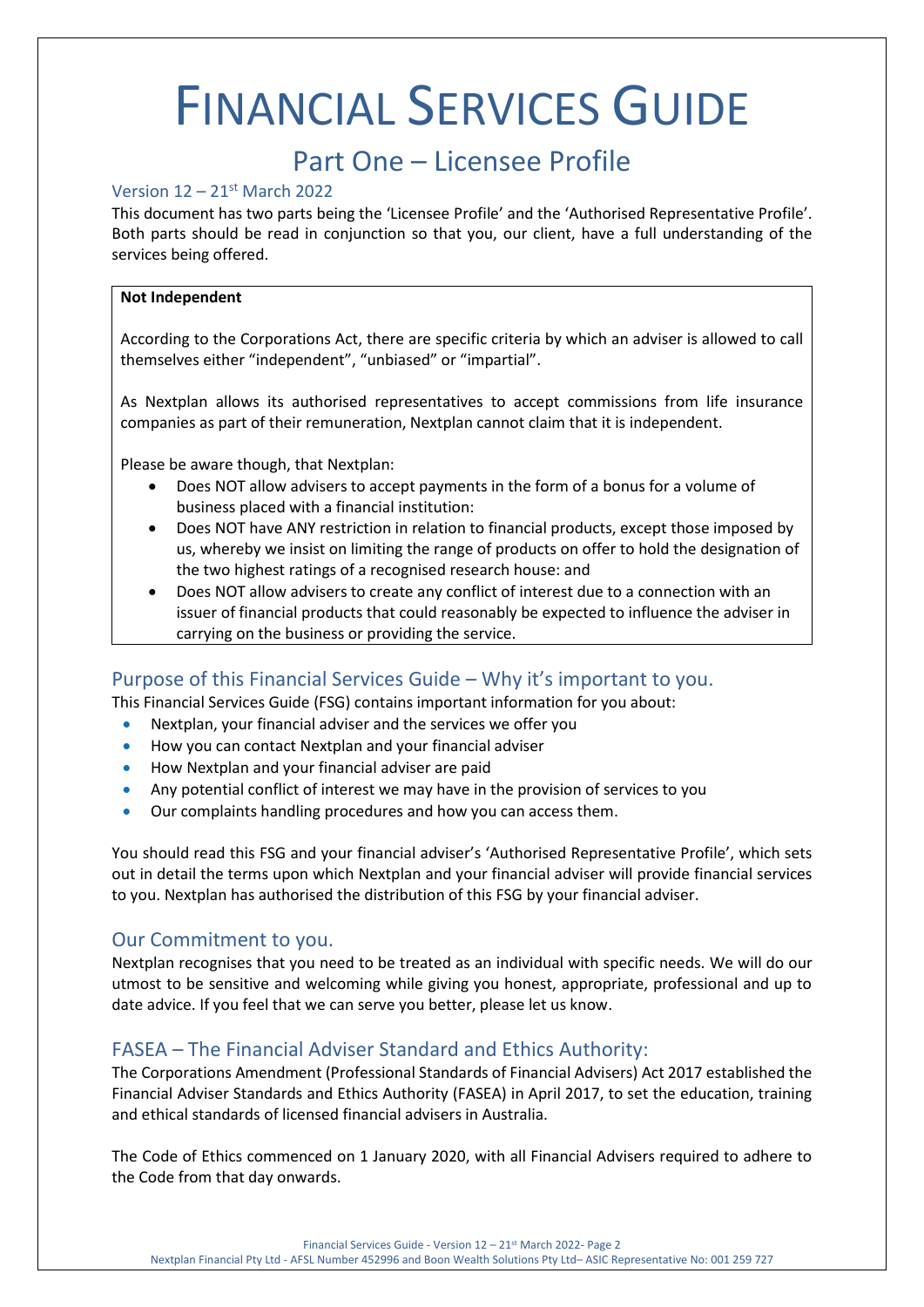At Nextplan we take these standards very seriously and ensure that all our Advisers (also known as "relevant providers"), adhere to all standards within the Code.

Our Values:

All Nextplan Advisers must always act to realise and promote the values of: Trustworthiness Competence Honesty Fairness Diligence

All Nextplan Advisers also act within a framework of twelve standards that underpin all aspects of our advice and services and are demonstrated in our advice to you:

| <b>Ethical Behaviour</b> | Client Care                     |
|--------------------------|---------------------------------|
| <b>Quality Process</b>   | <b>Professional Commitments</b> |

If you would like further information on any aspect of the Code of Ethics or FASEA, please ask your Financial Adviser or contact us.

# Providing financial services to you

In providing financial services to you, your financial adviser may give you personal financial advice. This personal advice will be provided to you in writing in a document called a 'Statement of Advice' (SoA). Its purpose is to place you in a position to make informed decisions about your financial future.

The SoA will explain:

- Your current financial situation, personal circumstances, needs and objectives
- The basis for your financial adviser's recommendations and suggested strategy
- The process used to reach these recommendations and strategy
- How these recommendations and strategy meet your needs and objectives
- Any risks or consequences of accepting the advice that you should know about
- All relevant fees, commissions and other benefits payable as a result of the advice
- Any associations, relationships and conflicts of interest that may impact on the advice given
- Other relevant information.

If your financial adviser recommends that you invest in a specific financial product, they will give you a Product Disclosure Statement or a similar disclosure document such as a prospectus (these documents are referred to here as a PDS). These documents provide important information to help you make an informed decision about whether to invest in a particular product.

It is important for you to understand the information in these documents, so you should carefully read the SoA and PDSs provided to you before making any decision relating to recommended strategies or financial products. If you are unsure about any of the information in the SoA or the PDSs, you should ask your financial adviser to explain it to you.

Where further advice is provided to you in situations where there has not been a significant change in your circumstances, the further advice may be recorded in a Record of Advice (RoA) which is kept on file for seven years. If you wish, you may request a copy of your RoA from your financial adviser by phone, email or post.

If you do not want holistic financial advice, but rather require more specific advice, your financial adviser will tailor the SoA accordingly. Your financial adviser can also provide you with 'no advice' services which we call 'transaction services' or 'execution only services'. You can provide these instructions orally or in writing; however, if you do not obtain personal advice, you face the risk that the financial products you select will not be appropriate to your needs and objectives.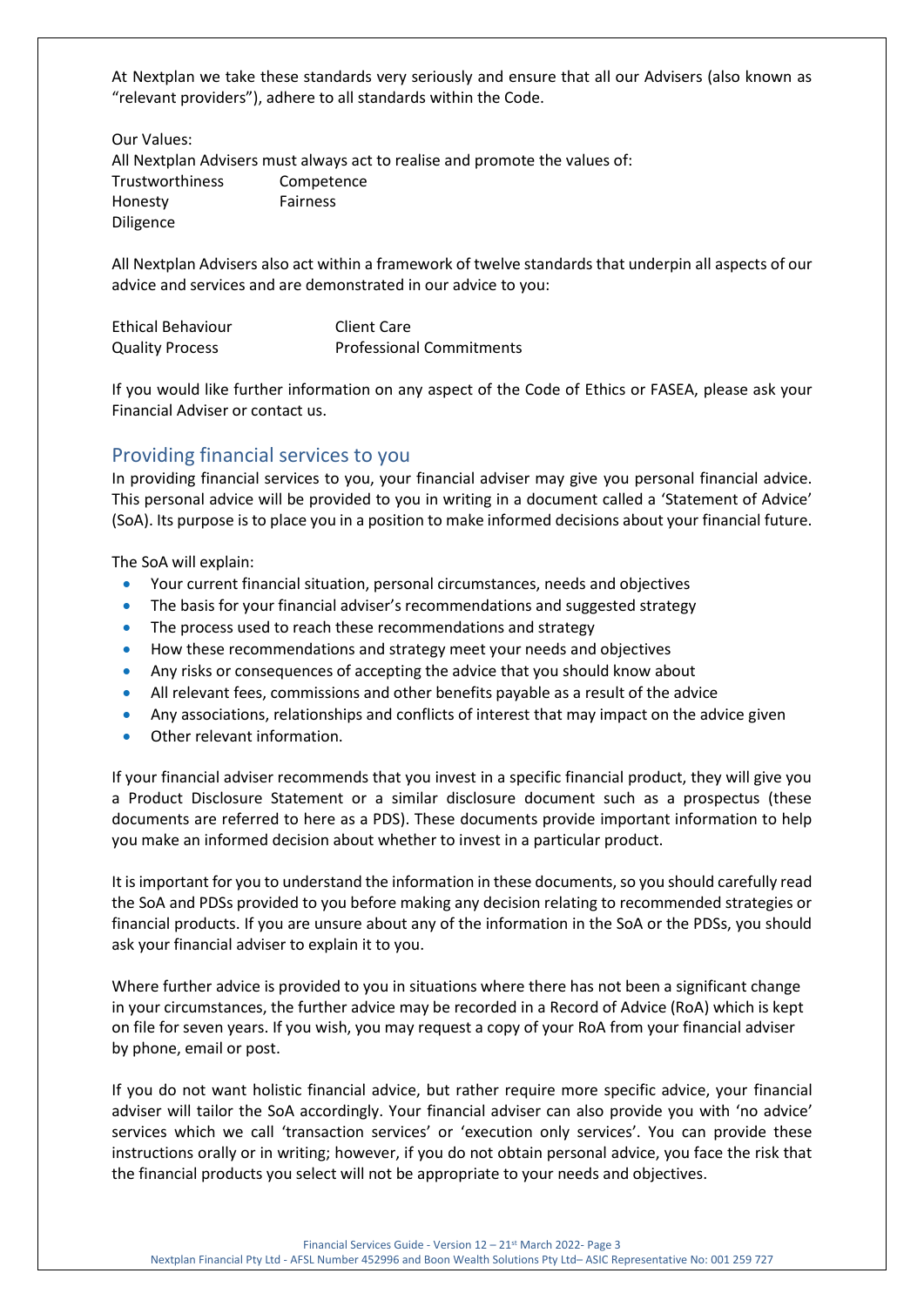## Who is Nextplan Financial Pty Ltd?

Nextplan is an Australian-owned company that is solely focused on Financial Planning. We comprise a team of financial advisers who operate throughout Australia, and who have worked together for many years, providing solutions to our client's financial issues.

Our vision is to be a leading financial planning business based on foundations of honesty, integrity, fairness and objectivity.

We do this by working with client objectives and goals first and foremost, by providing quality advice and solutions that ensure a professional and ethical service experience.

Nextplan holds an Australian Financial Services Licence (number 452996) issued under the Corporations Act 2001 (Corporations Act).

Nextplan provides financial planning services through its financial advisers and their financial planning practices located across Australia. Nextplan financial advisers are authorised representatives of Nextplan under the Corporations Act.

Your financial adviser may be an employee of a financial planning practice, which may also be a corporate authorised representative of Nextplan. These relationships will be explained to you in more detail in the Authorised Representative Profile part of this FSG. When authorised financial services are provided to you by Nextplan financial advisers and their financial planning practices, they are provided to you on behalf of Nextplan.

# Financial services and products provided by Nextplan

## What financial services can your adviser provide?

Nextplan's Australian Financial Services Licence authorises Nextplan to provide financial services by providing advice about and arranging for a person to deal in:

- Deposit and payment products limited to Basic deposit products and Deposit products other than basic deposit products
- Debentures, stocks or bonds issued or proposed to be issued by a government.
- Life products including Investment life insurance products and Life risk insurance products
- Interests in managed investment schemes including investor directed portfolio services
- Retirement savings accounts products
- **Securities**
- Superannuation.

This enables Nextplan to provide you with services in the following areas:

- Financial planning
- Investments (including managed funds and shares)
- **Superannuation**
- Personal life risk insurance
- Retirement strategies
- Savings and wealth creation and protection
- Estate planning
- Social security
- Ongoing review services
- Transaction/execution only services.

As an authorised representative of Nextplan, your financial adviser may only be authorised to provide some of these services to you. The Authorised Representative Profile part of this FSG (Part 2) outlines the financial services that your financial adviser is authorised to provide on behalf of Nextplan. You should read the Authorised Representative Profile carefully and if you have any questions you should discuss them with your financial adviser in the first instance, or with Nextplan.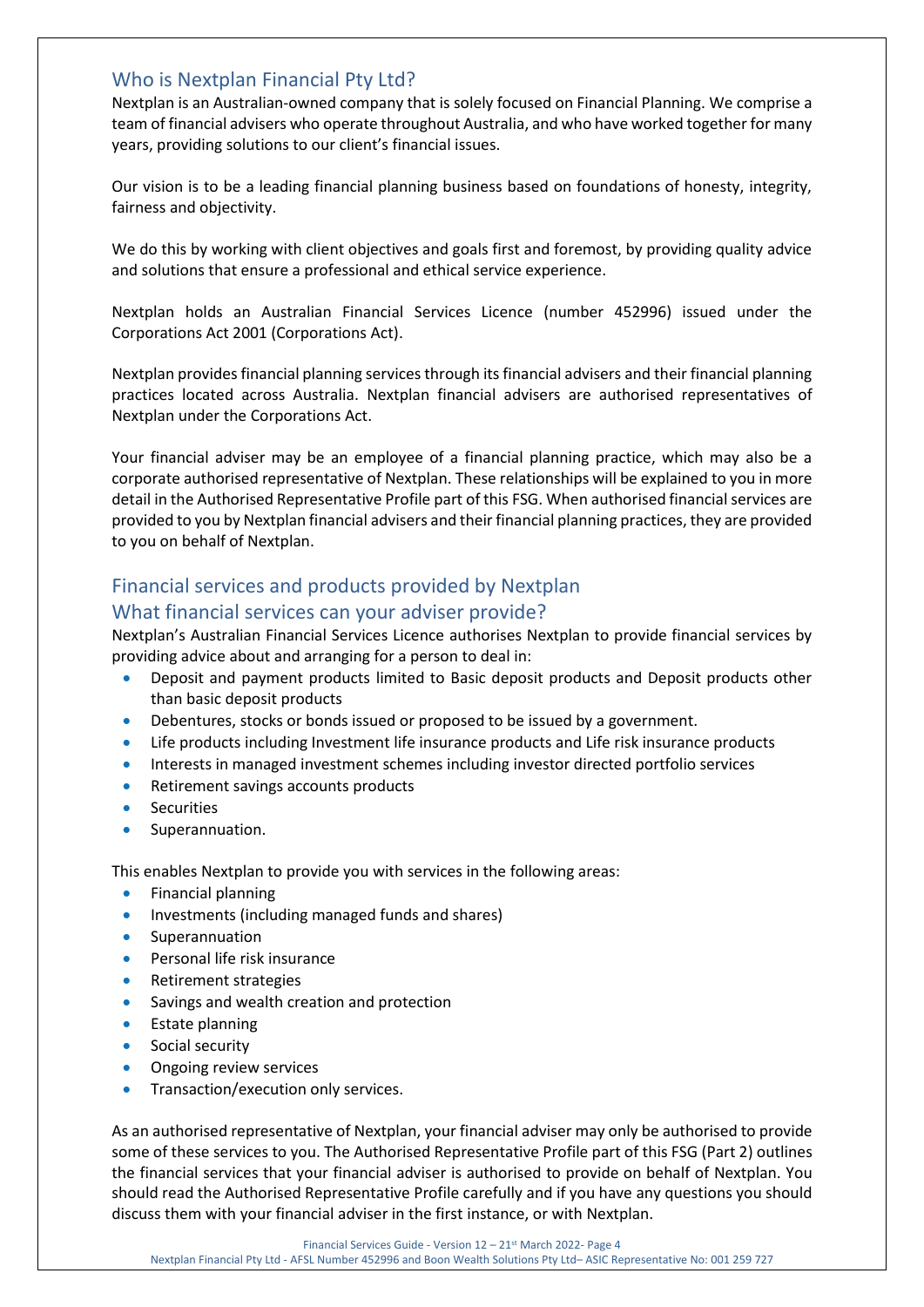# What services and products are not provided by or on behalf of Nextplan?

Your adviser is only authorised to provide the services outlined in the Authorised Representative Profile in their capacity as an authorised representative of Nextplan and is **not** authorised to provide any other services on behalf of Nextplan as authorised representative or as an agent or in any other capacity (i.e. as employee or contractor). Examples of services that are **not** authorised include:

- Products that are not on Nextplan*'s* Approved Product List
- Accounting services
- Legal advice
- Taxation advice
- Mortgage origination services
- General insurance services
- Direct property services
- Foreign exchange advice
- Advice on collectables, including art.

If your financial adviser or their associates provide any of these services to you, it is important for you to understand that these services are not provided on behalf of Nextplan in any capacity and Nextplan is not responsible for any of them.

# Why do you need to provide us with information?

We have an obligation under the Corporations Act to seek information from you for the purposes of providing personal financial advice. It is up to you to specify how you wish to provide us with this information and instruct us accordingly. Information and instructions can be provided to us in writing by telephone, post or email. It is in your interests to provide us with all relevant information about your personal and financial circumstances so as to assist us to assess your situation and be able to make suitable recommendations.

How we protect your privacy is outlined in our Privacy Policy. This is referred to later in this FSG.

# Remuneration received by Nextplan and your financial adviser for financial services provided to you

Nextplan allows its financial advisers flexibility in agreeing with their clients how they are remunerated for services provided. In this regard you may agree to pay your financial adviser a fee for service; or you may agree to commission being paid to your financial adviser by the platform or product provider; or you may agree to a combination of both.

## 1. Fee for service.

Your financial adviser may charge you fees for services based on an hourly rate, a fixed dollar amount, the value of funds invested or a combination of these methods. The payment method and frequency can be agreed between you and your financial adviser.

## 2. Other forms of Remuneration.

On 1 July 2013 new 'Future of Financial Advice' legislation (FOFA) came into effect, which prohibits Nextplan and its authorised representatives from accepting 'conflicted remuneration', subject to certain exceptions. Under FOFA, 'conflicted remuneration' is any benefit, monetary or non-monetary, that could reasonably be expected to influence the choice of financial product recommended or the financial product advice. This includes commissions, bonuses and rebates, and most volume-based benefits, but there are some exceptions, such as remuneration for retail life insurance products. Nextplan and your financial adviser do not receive any conflicted remuneration.

Upfront remuneration may be paid to Nextplan by the issuer of the relevant financial product that has been recommended by your financial adviser. The payment may be paid by the product provider and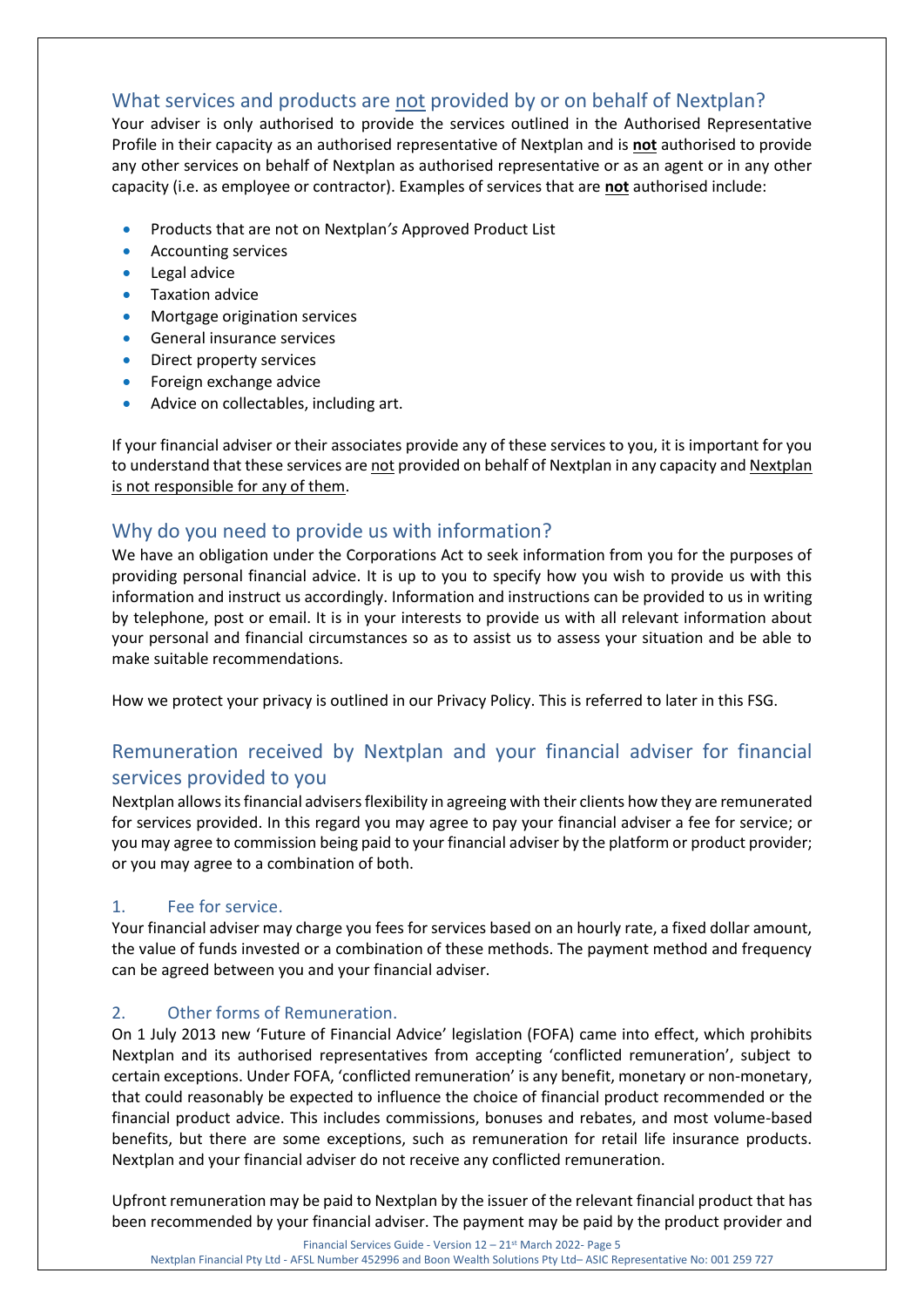deducted from the initial amount you have invested or based on the insurance premium you have paid. The actual amount of upfront remuneration will vary depending on the product and may be agreed with your financial adviser. Upfront remuneration can be up to 2% of the value of the initial investment in an investment product and for insurance products it can vary from 0% to 66% of the first year's premium. For example, if you invested \$100,000 in an investment product, the upfront remuneration could vary from \$0 to \$2,000 and if you pay a premium of \$1,000 for an insurance product, the upfront remuneration can vary from \$0 to \$660.

Ongoing remuneration may also be paid to Nextplan by the product provider for the period that you hold the investment. This is intended to remunerate your financial adviser for the ongoing support that you receive in relation to that investment or insurance policy. Ongoing remuneration rates commonly vary between 0 and 2% per annum of the total funds invested in an investment product and for insurance products between 0 and 33% of the annual premium.

On 1st January 2020, the FASEA Code of Ethics came into effect as outlined earlier in this document and requires that each client must give free and informed consent to all benefits that your adviser will receive including fees for services that may be charged.

## 3. Other fees

Referral fees and rebates may also be paid to your financial adviser or their Corporate Authorised Representative. If any are relevant to your financial adviser, then details will be provided in either the Authorised Representative Profile part of this FSG or outlined in your SoA.

#### 4. Alternative forms of remuneration

Your financial adviser may receive alternative forms of remuneration from time to time. Nonmonetary benefits worth more than \$300 are considered 'conflicted remuneration' under FOFA unless they are covered by an exception (e.g. for training and education). Receipts of non-monetary benefits worth between \$100 to \$300 will be recorded by Nextplan in a register at least each quarter, in line with the FSC/FPA Industry Code of Practice on Alternative Forms of Remuneration in the Wealth Management Industry. Alternative remuneration registers are maintained by fund managers, IDPS (platform) providers, financial advisers and licensees. Nextplan's register is available to you for inspection at Nextplan*'s* offices within 7 days of your request.

#### 5. Where are details about remuneration disclosed?

If you receive personal advice from your financial adviser, they will tell you in the SoA about any remuneration and any other benefits that Nextplan or the employer financial planning practice or the financial adviser may receive from the issuer of a financial product and, where possible, in actual dollar amounts. Details are also in the Authorised Representative Profile part of this FSG.

#### 6. How is remuneration administered?

The invoices that you will receive in relation to the fees charged will be issued either by your financial adviser or their employer financial planning practice on behalf of Nextplan. All fees must be paid to Nextplan, as licensee, and are then paid to your financial adviser, subject to the terms of any agreement between your financial adviser or their employer and Nextplan.

# Relevant associations and relationships of your financial adviser and Nextplan

Your financial adviser will usually be the principal or an employee of a financial planning practice or partnership that is authorised to provide financial services on behalf of Nextplan*.* In most cases that employer practice or partnership will be unrelated to Nextplan; however, in some cases the practice may be a shareholder of Nextplan in which case they are an associate of and may potentially share in any profits of Nextplan.

Nextplan has relationships with different organisations that help Nextplan and our advisers in different ways. This support may include subsidising training events and conferences by way of sponsorship. These sponsors may change from time to time.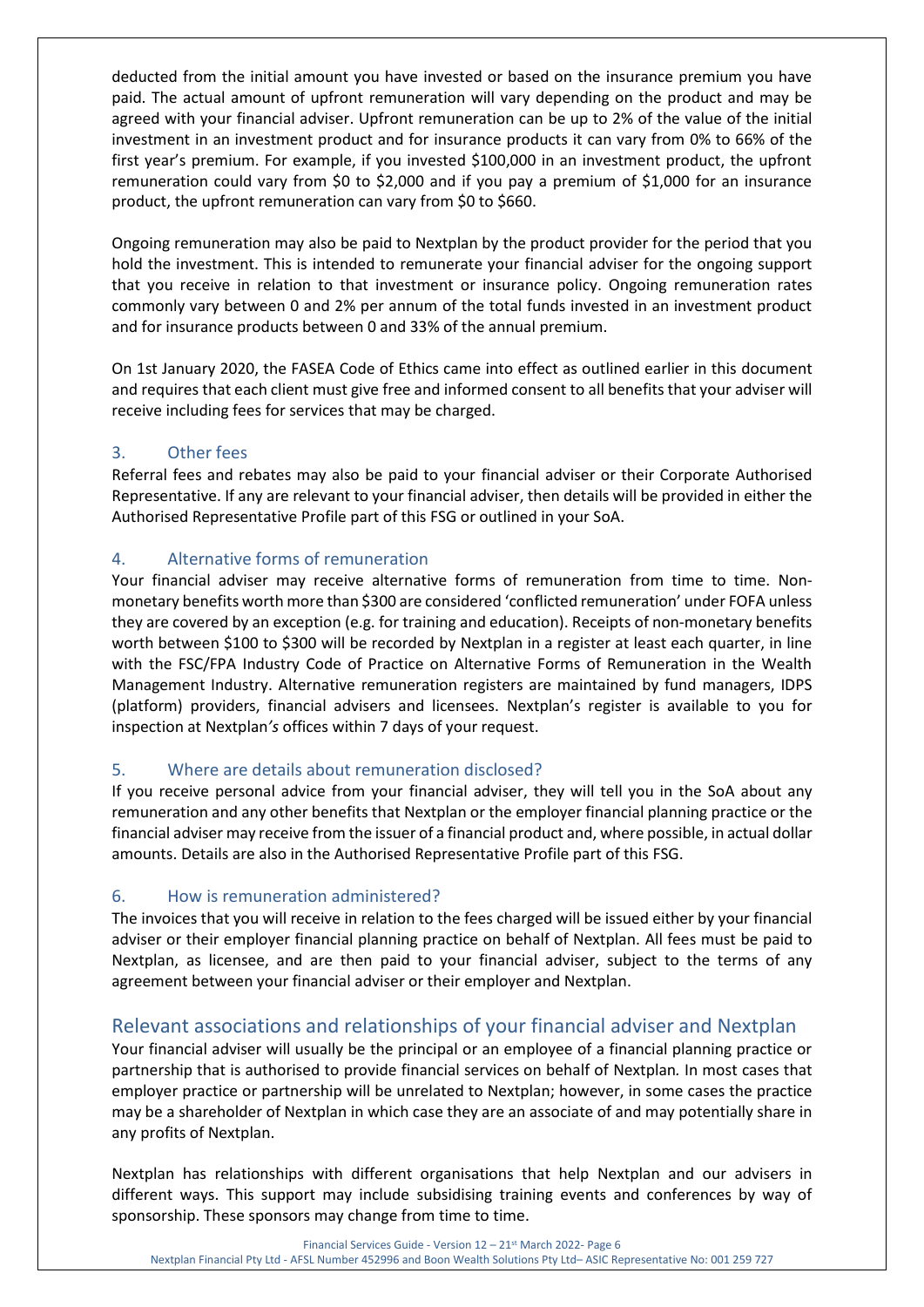Some Nextplan financial advisers may have referral arrangements with other professionals. In some circumstances, referral fees may also be paid. General information will be included in the Authorised Representative Profile (if relevant), with more specific details in your SoA.

# How do we protect your privacy?

The privacy of your personal information is important to us. We have systems and processes in place to protect your privacy.

We need to collect personal and financial information to administer our client relationships and provide you with appropriate products and services. For example, we may need to provide information to fund managers, platform operators and insurance providers for the purpose of giving effect to your financial plans. We also need to collect copies of identification material to meet our obligations under the Anti-Money Laundering and Counter-Terrorism Financing Act 2006. Unless you tell us you do not want us to send you information on products and services, we may use your personal details to send you information on products and services. We will not sell your information to third parties. You can access the information that we hold about you on request. For detailed information on how we handle your personal information and to whom this information will be provided, please read our Privacy Policy by requesting a copy from your financial adviser.

# What if you have a complaint?

We follow the 'client first' principle and pride ourselves on the quality of our service; however, even with the best of intentions, there is the possibility of disagreement or dispute with you about our services.

If you have any complaint about the services provided to you, we want you to tell us as soon as you can, and we will endeavour to resolve it as quickly as possible.

If at any time you have any complaint about the services provided to you, you should take the following steps:

- 1. Please first contact your financial adviser and discuss your concern.
- 2. They will acknowledge your complaint within 24 hours or as soon as possible after lodging this complaint.
- 3. Hopefully, your financial adviser will be able to rectify the problem. If for any reason your concern is not resolved to your satisfaction within five business days, you should write a letter or email setting out the problem to us at the following address:

The Senior Compliance Manager Nextplan Financial Pty Ltd Suite 208, 92 Maroondah Highway Ringwood Vic 3134 Email: [compliance@nextplan.com.au](mailto:compliance@nextplan.com.au)

- 4. Nextplan will investigate and seek to resolve your complaint within 30 days from when we receive the notification.
- 5. If, after 30 days, we have been unable to resolve your complaint to your satisfaction, you may address your complaint to the Australian Financial Complaints Authority at the following address:

Australian Financial Complaints Authority GPO Box 3 Melbourne Vic 3001 Ph: 1800 931 678 Email: [info@afca.org.au](mailto:info@afca.org.au)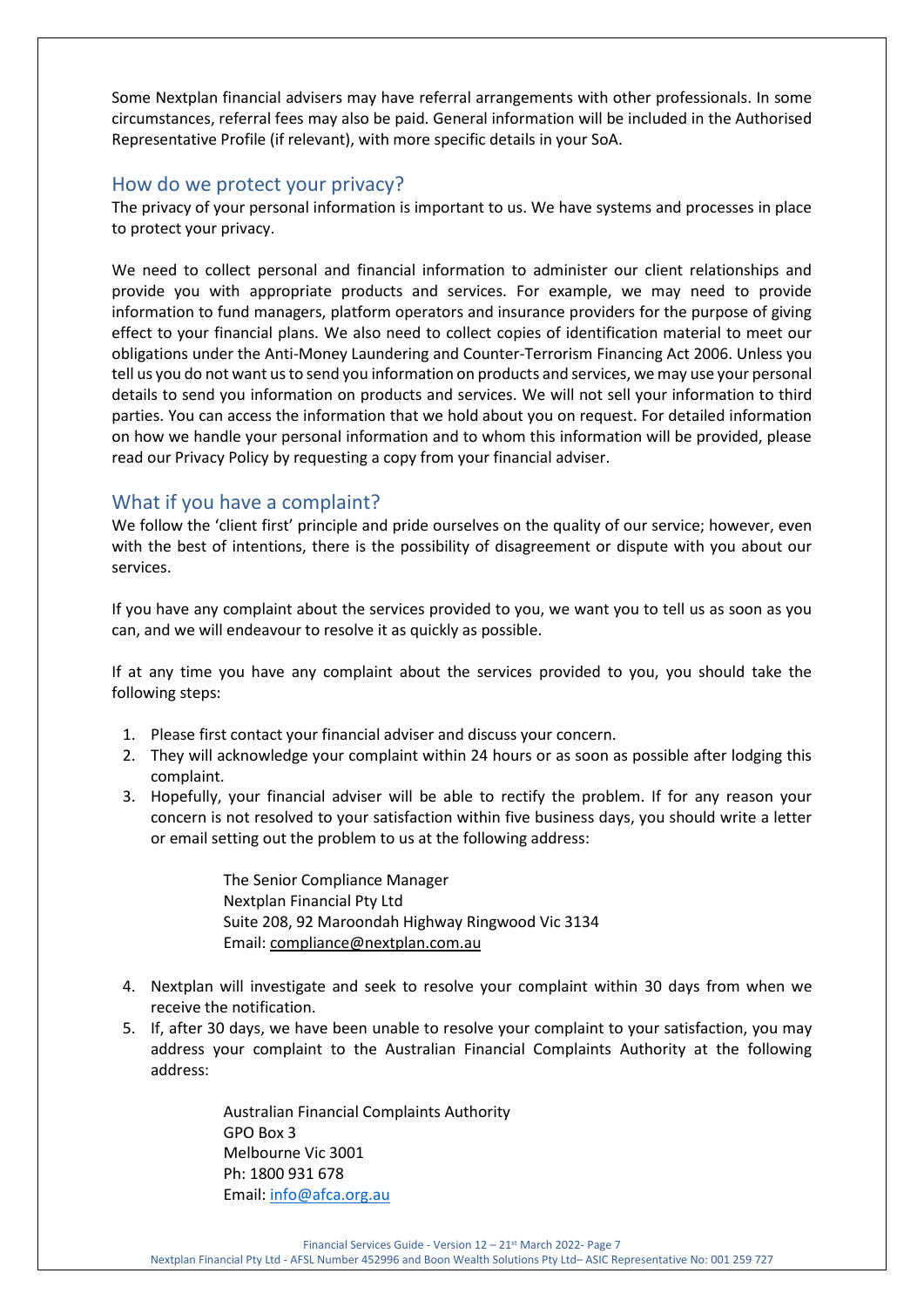# Professional Indemnity Insurance

The Corporations Act requires Australian Financial Services Licensees, such as Nextplan, to have adequate arrangements in place to compensate retail clients in the case of certain loss caused by Nextplan or a Nextplan authorised representative. Nextplan maintains professional indemnity insurance that complies with these Corporations Act requirements, including section 912B. The insurance also covers claims in relation to the conduct of representatives and employees who are no longer authorised or working for Nextplan (but who did at the time of the relevant conduct).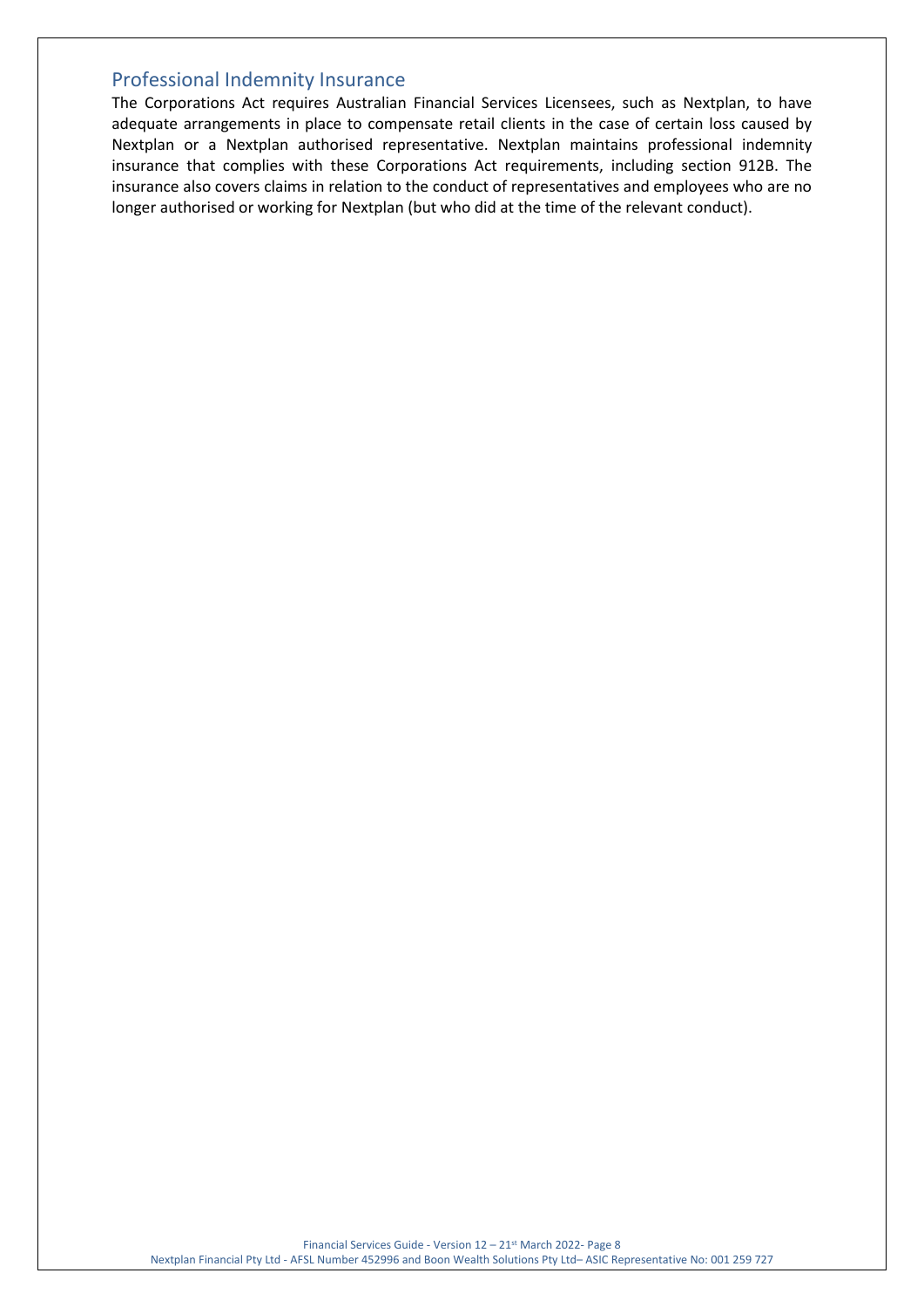# FINANCIAL SERVICES GUIDE

# Part Two – Authorised Representative Profile

#### Version  $5 - 21$ <sup>st</sup> March 2022

This document has two parts being the 'Licensee Profile' and the 'Authorised Representative Profile'. Both parts should be read in conjunction so that you, our client, have a full understanding of the services being offered.

#### **Not independent**

A person cannot claim to be an "independent" adviser unless they meet criteria specified in the Corporations Act.

Please be advised that as I do receive commissions from Insurance companies, under the terms of the law I do not consider myself to be independent.

Please also be advised:

- I do NOT receive ANY remuneration calculated based on volume of business.
- I do NOT have ANY restriction in relation to financial products, except those imposed by my AFSL, Nextplan Financial, who insist on my limiting my range of Products to hold the designation of Recommended or Highly Recommended.
- I do NOT have conflict of interest from any connection with any financial product issuer that may influence my provision of advice or service.

# Who is my financial adviser?

Your financial adviser is – **Christopher Boon** Address: P.O. Box 5204, Mordialloc VIC 3195 Mobile: 0421 598 410 Email: [chris@boonwealth.com.au](mailto:chris@boonwealth.com.au)



Christopher Boon is a director of Boon Wealth Solutions Pty Ltd, a Corporate Authorised Representative of Nextplan. Boon Wealth Solutions Pty Ltd's ASIC representative number is 001259727. Christopher Boon's ASIC representative number is 001 003 399.

#### What experience does my adviser have?

Christopher Boon has over 20 years' experience as a financial planner. Chris Boon is a Certified Financial Planner and holds a Diploma of Financial Planning from FPA/ RMIT University. Chris Boon is also a member of the Financial Planning Association of Australia.

## Who is responsible for the financial services provided?

Nextplan is responsible for the financial services provided by Christopher Boon and Boon Wealth Solutions Pty Ltd within the scope of the authority described in this FSG and for the distribution of this FSG.

# What kinds of financial services are you authorised to provide to me and what kinds of financial products do these services relate to?

Christopher Boon is authorised by Nextplan to provide financial services in:

• Deposit and payment products limited to Basic deposit products and Deposit products other than basic deposit products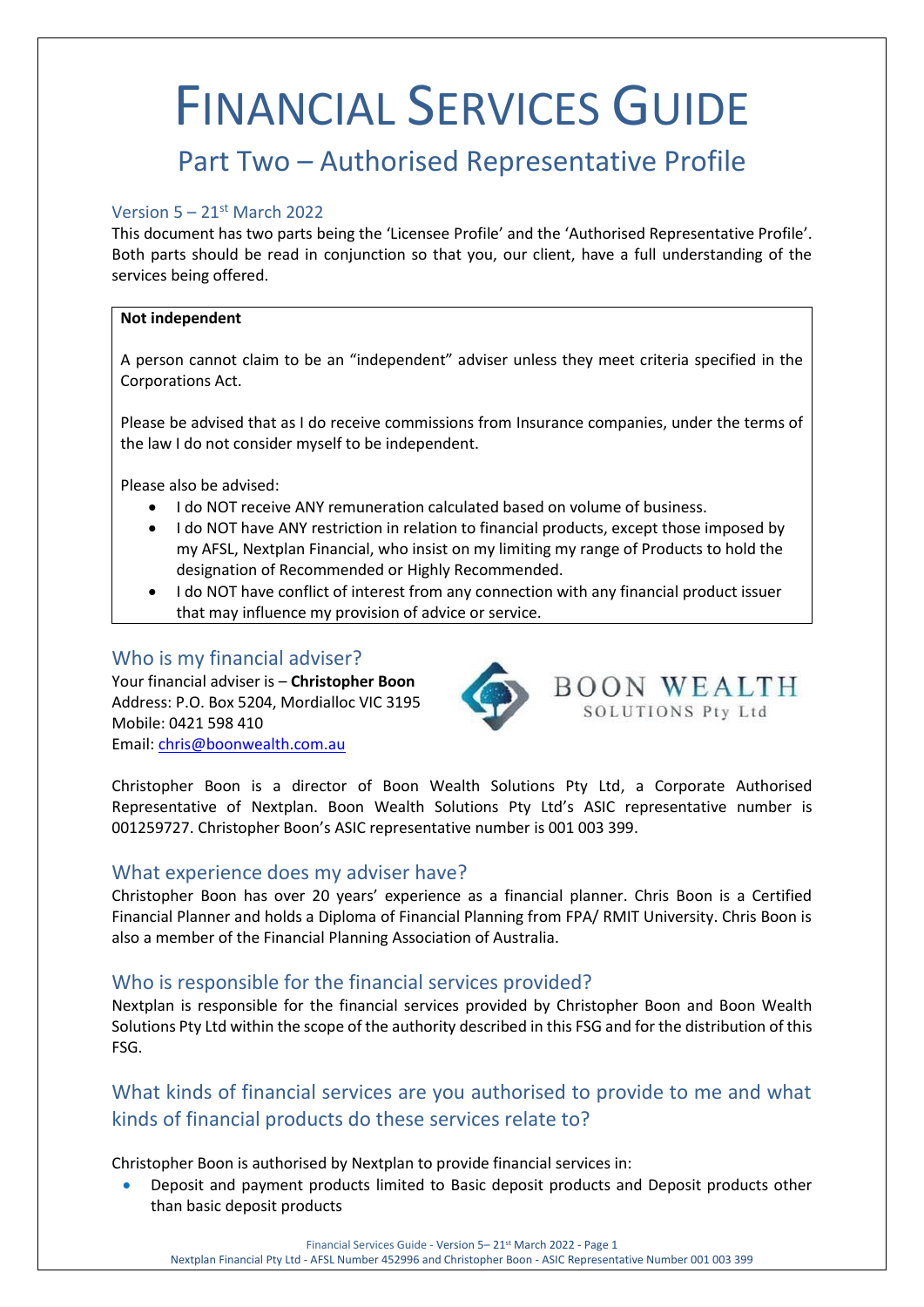- Debentures, stocks or bonds issued or proposed to be issued by a government.
- Life products including Investment life insurance products and Life risk insurance products
- Interests in managed investment schemes including investor directed portfolio services
- Retirement savings accounts products
- Securities including ETFs and LICs
- Superannuation including SMSF
- Aged Care
- **Centrelink**

Please note that Christopher Boon is not authorised to provide any services on behalf of Nextplan except in relation to the financial products listed above. The "What services and products are not provided by or on behalf of Nextplan" section earlier in this FSG gives examples of other services that are not provided on behalf of Nextplan.

Christopher Boon also provides an ongoing review service. As part of this service, Christopher Boon will conduct a review of your personal situation and their previous advice and recommend changes where they are needed.

# How is my Adviser paid for services provided to me?

This FSG has previously outlined the source, method and amount of remuneration and other benefits payable to your adviser for the services provided to you.

Nextplan will collect all commissions, fees and other benefits in connection with financial services provided by Christopher Boon or Boon Wealth Solutions Pty Ltd.

Christopher Boon is paid via dividends from the business profits of Boon Wealth Solutions Pty Ltd, Boon Wealth Solutions Pty Ltd. Christopher Boon may also receive profit share or a performance bonus, which may be based on the funds invested by clients of Boon Wealth Solutions Pty Ltd. Otherwise, Christopher Boon may receive a portion of the direct fee, commission or adviser fee paid to Boon Wealth Solutions Pty Ltd by Nextplan. Specific details of this will be provided to you in the SoA.

Nextplan will also collect an annual Flat Fee from Boon Wealth Solutions Pty Ltd.

Please note that at no time will you pay Christopher Boon or Boon Wealth Solutions Pty Ltd directly.

## Will anyone be paid for referring me to my Adviser?

From time to time an accountant or other professional may be paid for making referrals to me. The amount paid is not ascertainable; however, where any amount is payable, it will be fully disclosed in the 'Statement of Advice' (SoA) or any other advice document provided to you.

#### Further questions?

If you have any further questions about the services Nextplan provides, please contact Christopher Boon at 0421 598 410 or via Email: [chris@boonwealth.com.au.](mailto:chris@boonwealth.com.au)

You should retain this FSG for your reference and any future dealings with Christopher Boon, Boon Wealth Solutions Pty Ltd or Nextplan.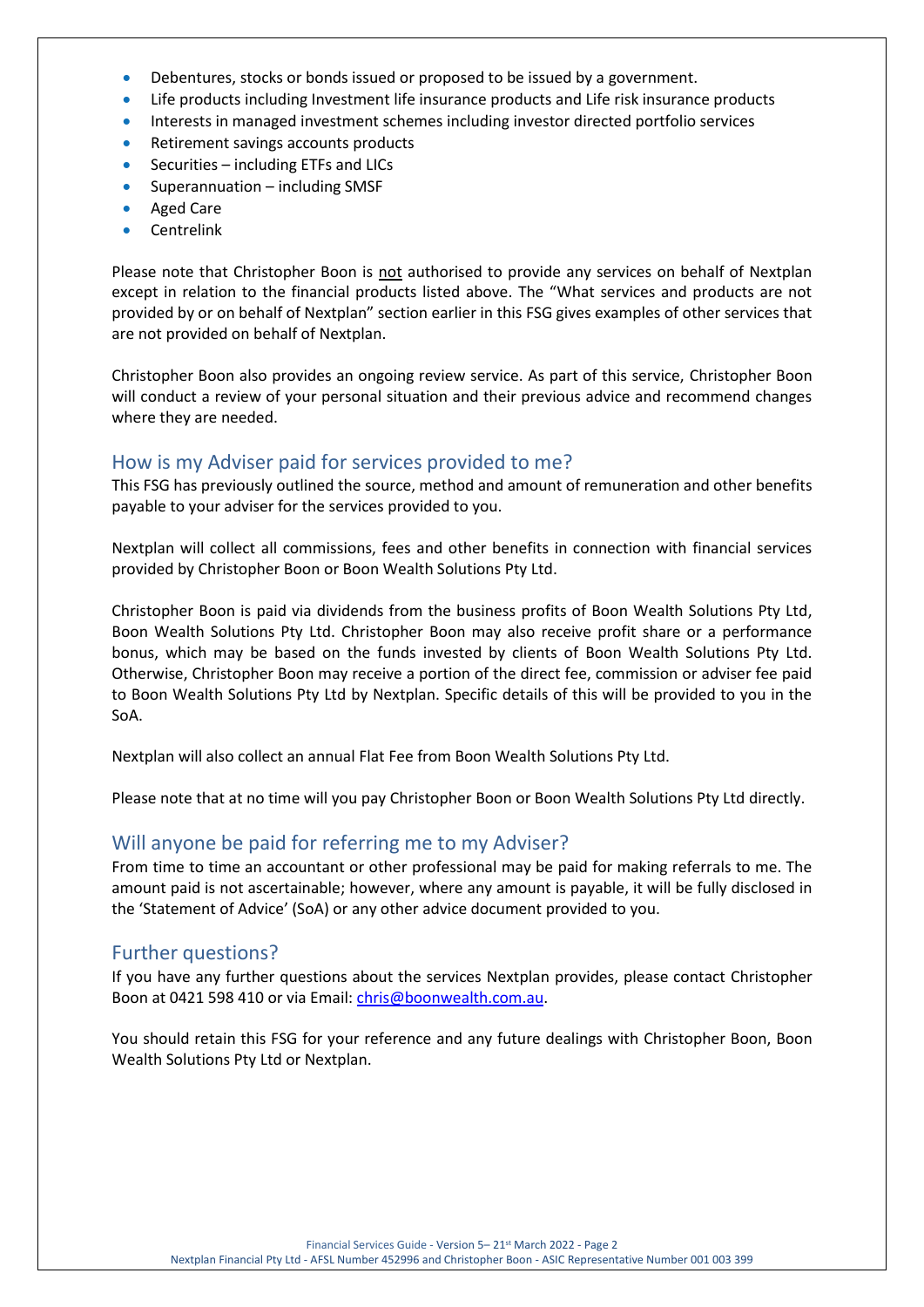# Financial Services Guide Acknowledgement of Receipt

I/We acknowledge receiving a copy of the Nextplan Financial Pty Ltd Financial Services Guide Version 12 dated 21<sup>st</sup> March 2022 including the Authorised Representative Profile for Christopher Boon dated 21st March 2022 and I/We acknowledge that I/we have been given an opportunity to read the Financial Services Guide.

| <b>Client Name</b> | <b>Client Signature</b> | Date |
|--------------------|-------------------------|------|
|                    |                         |      |
|                    |                         |      |
|                    |                         |      |
|                    |                         |      |

or

# Financial Services Guide Confirmation of Provision

I confirm that I sent a copy of the Nextplan Financial Pty Ltd Financial Services Guide Version 12 dated  $21<sup>st</sup>$  March 2022 including the Authorised Representative Profile for Christopher Boon dated 21 $st$ March 2022 to:

| <b>Client Name</b>      |  |
|-------------------------|--|
| Postal/Email<br>Address |  |
| Date Sent               |  |
| Adviser Signature       |  |